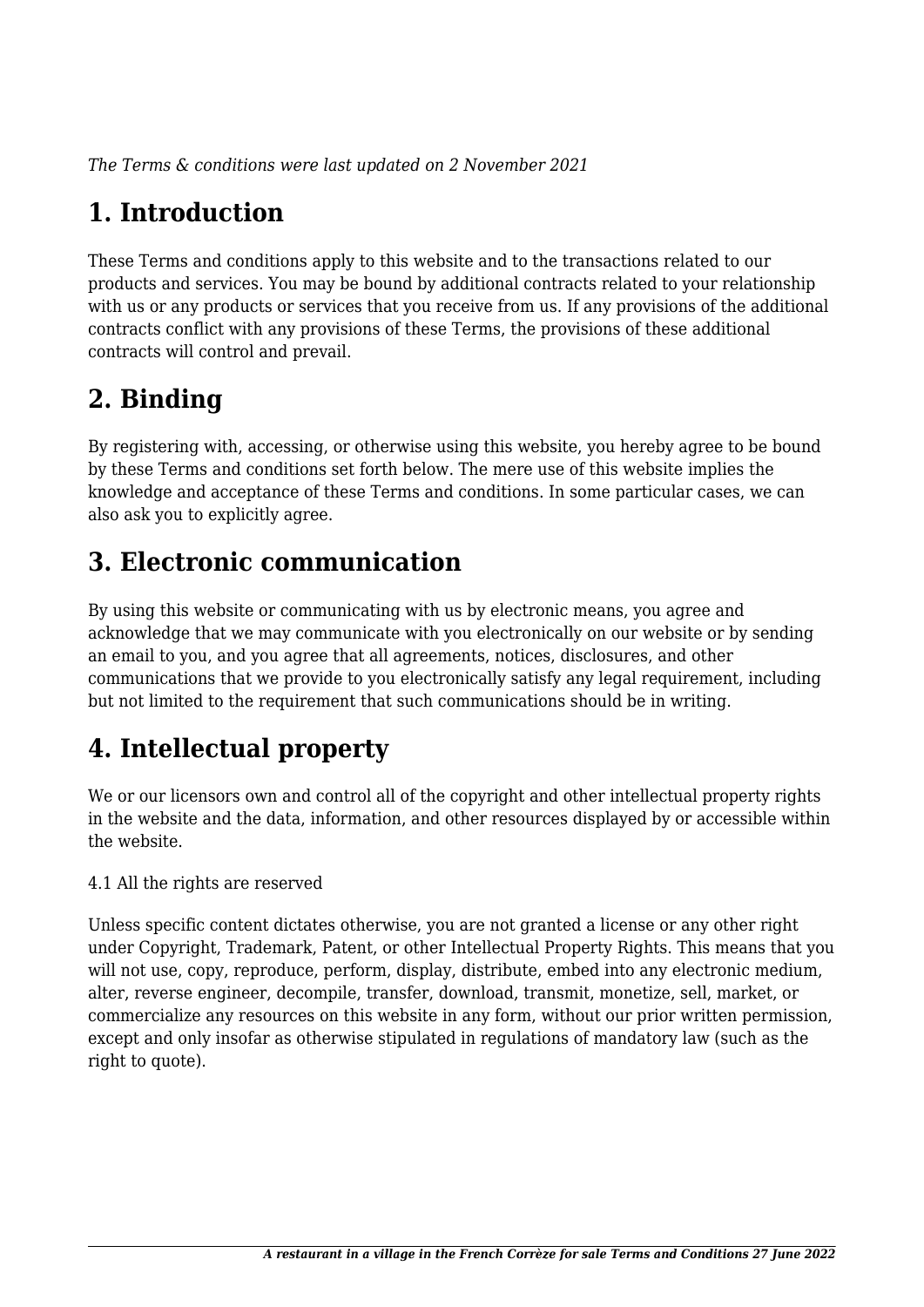## **5. Third-party property**

Our website may include hyperlinks or other references to other party's websites. We do not monitor or review the content of other party's websites which are linked to from this website. Products or services offered by other websites shall be subject to the applicable Terms and Conditions of those third parties. Opinions expressed or material appearing on those websites are not necessarily shared or endorsed by us.

We will not be responsible for any privacy practices or content of these sites. You bear all risks associated with the use of these websites and any related third-party services. We will not accept any responsibility for any loss or damage in whatever manner, however caused, resulting from your disclosure to third parties of personal information.

#### **6. Responsible use**

By visiting our website, you agree to use it only for the purposes intended and as permitted by these Terms, any additional contracts with us, and applicable laws, regulations, and generally accepted online practices and industry guidelines. You must not use our website or services to use, publish or distribute any material which consists of (or is linked to) malicious computer software; use data collected from our website for any direct marketing activity, or conduct any systematic or automated data collection activities on or in relation to our website.

Engaging in any activity that causes, or may cause, damage to the website or that interferes with the performance, availability, or accessibility of the website is strictly prohibited.

#### **7. Registration**

You may register for an account with our website. During this process, you may be required to choose a password. You are responsible for maintaining the confidentiality of passwords and account information and agree not to share your passwords, account information, or secured access to our website or services with any other person. You must not allow any other person to use your account to access the website because you are responsible for all activities that occur through the use of your passwords or accounts. You must notify us immediately if you become aware of any disclosure of your password.

After account termination, you will not attempt to register a new account without our permission.

#### **8. Idea submission**

Do not submit any ideas, inventions, works of authorship, or other information that can be considered your own intellectual property that you would like to present to us unless we have first signed an agreement regarding the intellectual property or a non-disclosure agreement. If you disclose it to us absent such written agreement, you grant to us a worldwide, irrevocable,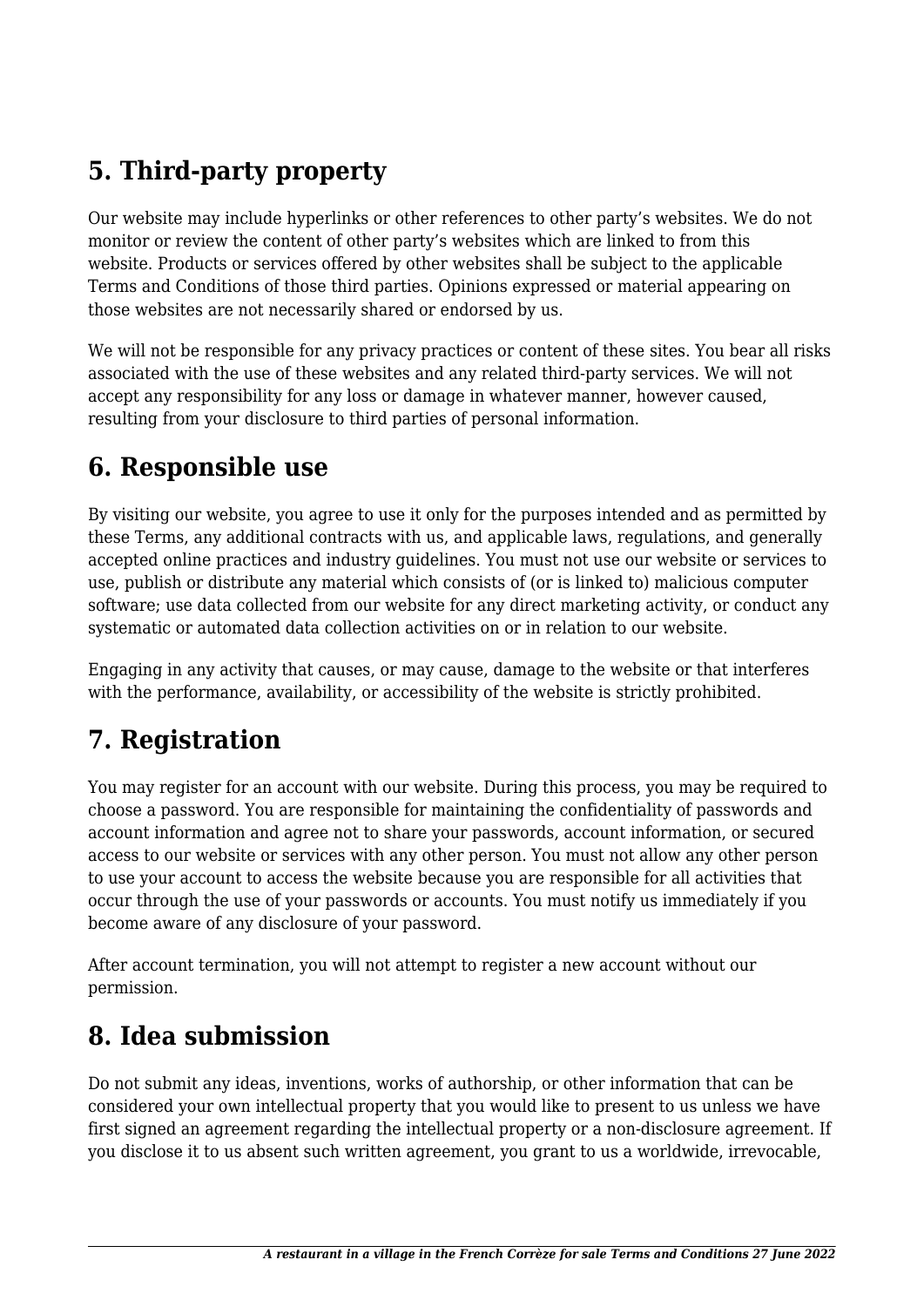non-exclusive, royalty-free license to use, reproduce, store, adapt, publish, translate and distribute your content in any existing or future media.

#### **9. Termination of use**

We may, in our sole discretion, at any time modify or discontinue access to, temporarily or permanently, the website or any Service thereon. You agree that we will not be liable to you or any third party for any such modification, suspension or discontinuance of your access to, or use of, the website or any content that you may have shared on the website. You will not be entitled to any compensation or other payment, even if certain features, settings, and/or any Content you have contributed or have come to rely on, are permanently lost. You must not circumvent or bypass, or attempt to circumvent or bypass, any access restriction measures on our website.

## **10. Warranties and liability**

Nothing in this section will limit or exclude any warranty implied by law that it would be unlawful to limit or to exclude. This website and all content on the website are provided on an "as is" and "as available" basis and may include inaccuracies or typographical errors. We expressly disclaim all warranties of any kind, whether express or implied, as to the availability, accuracy, or completeness of the Content. We make no warranty that:

- this website or our content will meet your requirements;
- this website will be available on an uninterrupted, timely, secure, or error-free basis.

Nothing on this website constitutes or is meant to constitute, legal, financial or medical advice of any kind. If you require advice you should consult an appropriate professional.

The following provisions of this section will apply to the maximum extent permitted by applicable law and will not limit or exclude our liability in respect of any matter which it would be unlawful or illegal for us to limit or to exclude our liability. In no event will we be liable for any direct or indirect damages (including any damages for loss of profits or revenue, loss or corruption of data, software or database, or loss of or harm to property or data) incurred by you or any third party, arising from your access to, or use of, our website.

Except to the extent any additional contract expressly states otherwise, our maximum liability to you for all damages arising out of or related to the website or any products and services marketed or sold through the website, regardless of the form of legal action that imposes liability (whether in contract, equity, negligence, intended conduct, tort or otherwise) will be limited to 0. Such limit will apply in the aggregate to all of your claims, actions and causes of action of every kind and nature.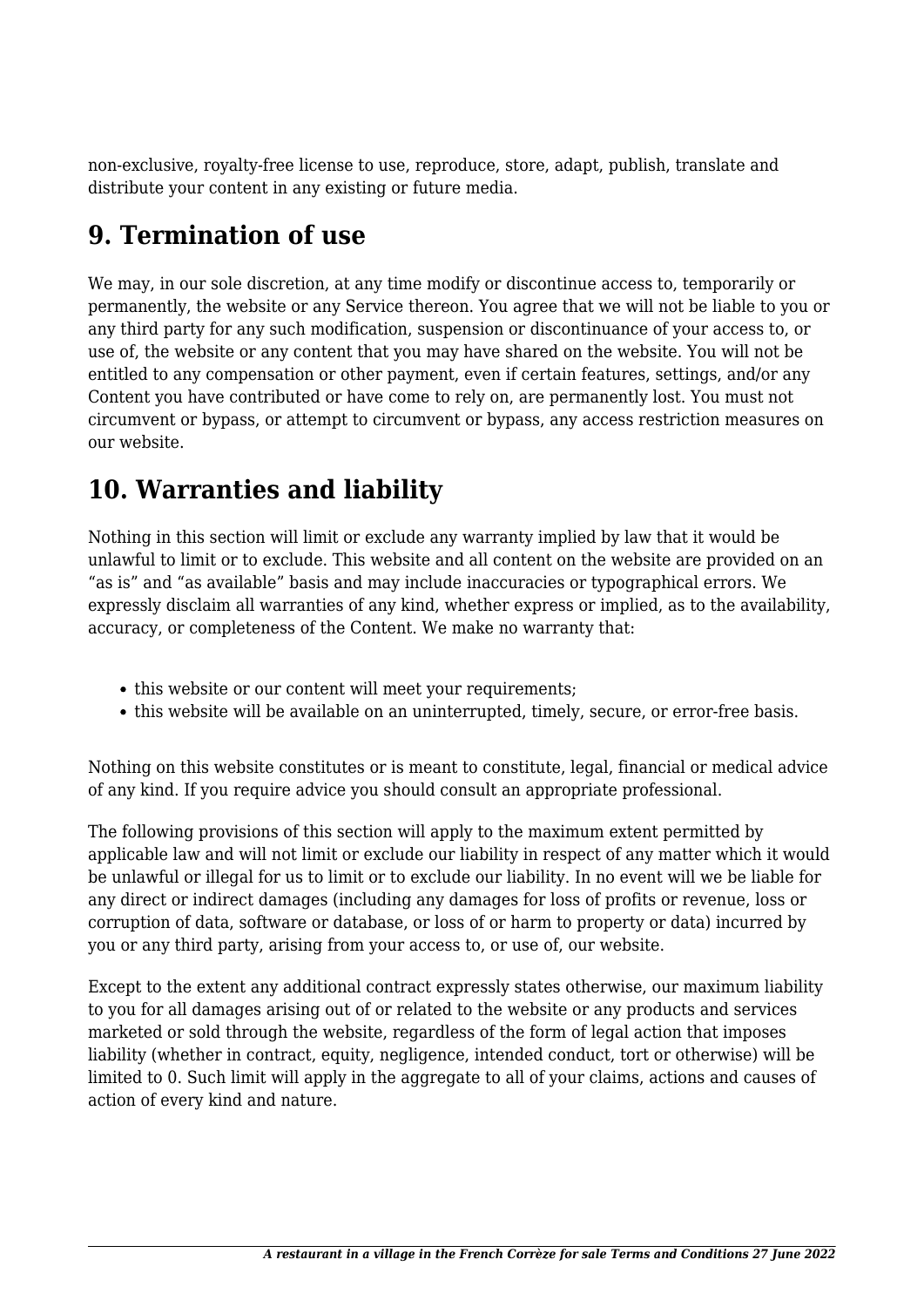# **11. Privacy**

To access our website and/or services, you may be required to provide certain information about yourself as part of the registration process. You agree that any information you provide will always be accurate, correct, and up to date.

We have developed a policy to address any privacy concerns you may have. For more information, please see our Privacy Statement and our [Cookie Policy](https://www.foodsoul.nl/lts/cookiebeleid-eu).

## **12. Accessibility**

We are committed to making the content we provide accessible to individuals with disabilities. If you have a disability and are unable to access any portion of our website due to your disability, we ask you to give us a notice including a detailed description of the issue you encountered. If the issue is readily identifiable and resolvable in accordance with industrystandard information technology tools and techniques we will promptly resolve it.

## **13. Export restrictions / Legal compliance**

Access to the website from territories or countries where the Content or purchase of the products or Services sold on the website is illegal is prohibited. You may not use this website in violation of export laws and regulations of The Netherlands.

#### **14. Assignment**

You may not assign, transfer or sub-contract any of your rights and/or obligations under these Terms and conditions, in whole or in part, to any third party without our prior written consent. Any purported assignment in violation of this Section will be null and void.

#### **15. Breaches of these Terms and conditions**

Without prejudice to our other rights under these Terms and Conditions, if you breach these Terms and Conditions in any way, we may take such action as we deem appropriate to deal with the breach, including temporarily or permanently suspending your access to the website, contacting your internet service provider to request that they block your access to the website, and/or commence legal action against you.

# **16. Force majeure**

Except for obligations to pay money hereunder, no delay, failure or omission by either party to carry out or observe any of its obligations hereunder will be deemed to be a breach of these Terms and conditions if and for as long as such delay, failure or omission arises from any cause beyond the reasonable control of that party.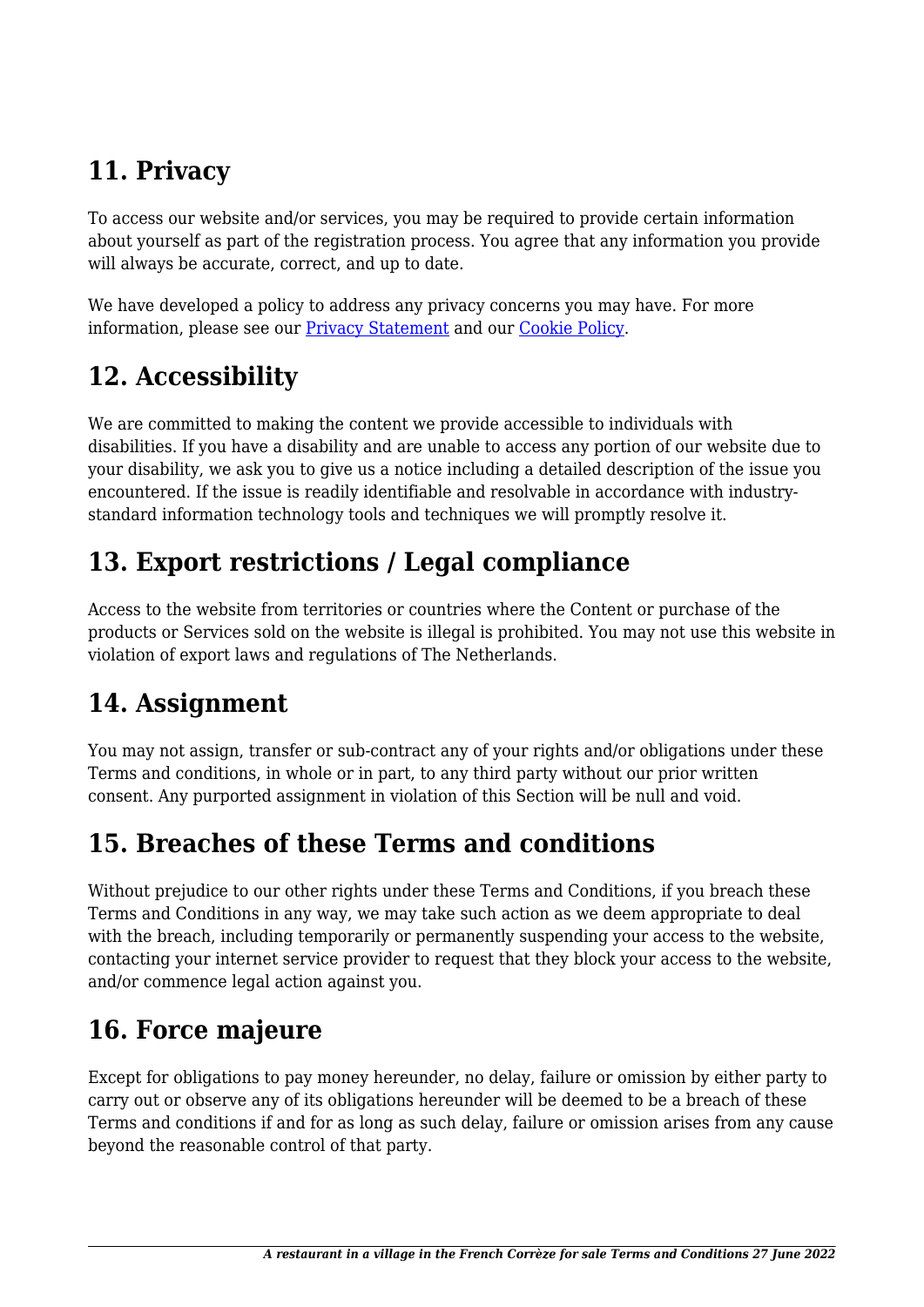## **17. Indemnification**

You agree to indemnify, defend and hold us harmless, from and against any and all claims, liabilities, damages, losses and expenses, relating to your violation of these Terms and conditions, and applicable laws, including intellectual property rights and privacy rights. You will promptly reimburse us for our damages, losses, costs and expenses relating to or arising out of such claims.

#### **18. Waiver**

Failure to enforce any of the provisions set out in these Terms and Conditions and any Agreement, or failure to exercise any option to terminate, shall not be construed as waiver of such provisions and shall not affect the validity of these Terms and Conditions or of any Agreement or any part thereof, or the right thereafter to enforce each and every provision.

#### **19. Language**

These Terms and Conditions will be interpreted and construed exclusively in English. All notices and correspondence will be written exclusively in that language.

#### **20. Entire agreement**

These Terms and Conditions, together with our *privacy statement* and *cookie policy*, constitute the entire agreement between you and Foodsoul in relation to your use of this website.

# **21. Updating of these Terms and conditions**

We may update these Terms and Conditions from time to time. It is your obligation to periodically check these Terms and Conditions for changes or updates. The date provided at the beginning of these Terms and Conditions is the latest revision date. Changes to these Terms and Conditions will become effective upon such changes being posted to this website. Your continued use of this website following the posting of changes or updates will be considered notice of your acceptance to abide by and be bound by these Terms and Conditions.

# **22. Choice of Law and Jurisdiction**

These Terms and Conditions shall be governed by the laws of The Netherlands. Any disputes relating to these Terms and Conditions shall be subject to the jurisdiction of the courts of The Netherlands. If any part or provision of these Terms and Conditions is found by a court or other authority to be invalid and/or unenforceable under applicable law, such part or provision will be modified, deleted and/or enforced to the maximum extent permissible so as to give effect to the intent of these Terms and Conditions. The other provisions will not be affected.